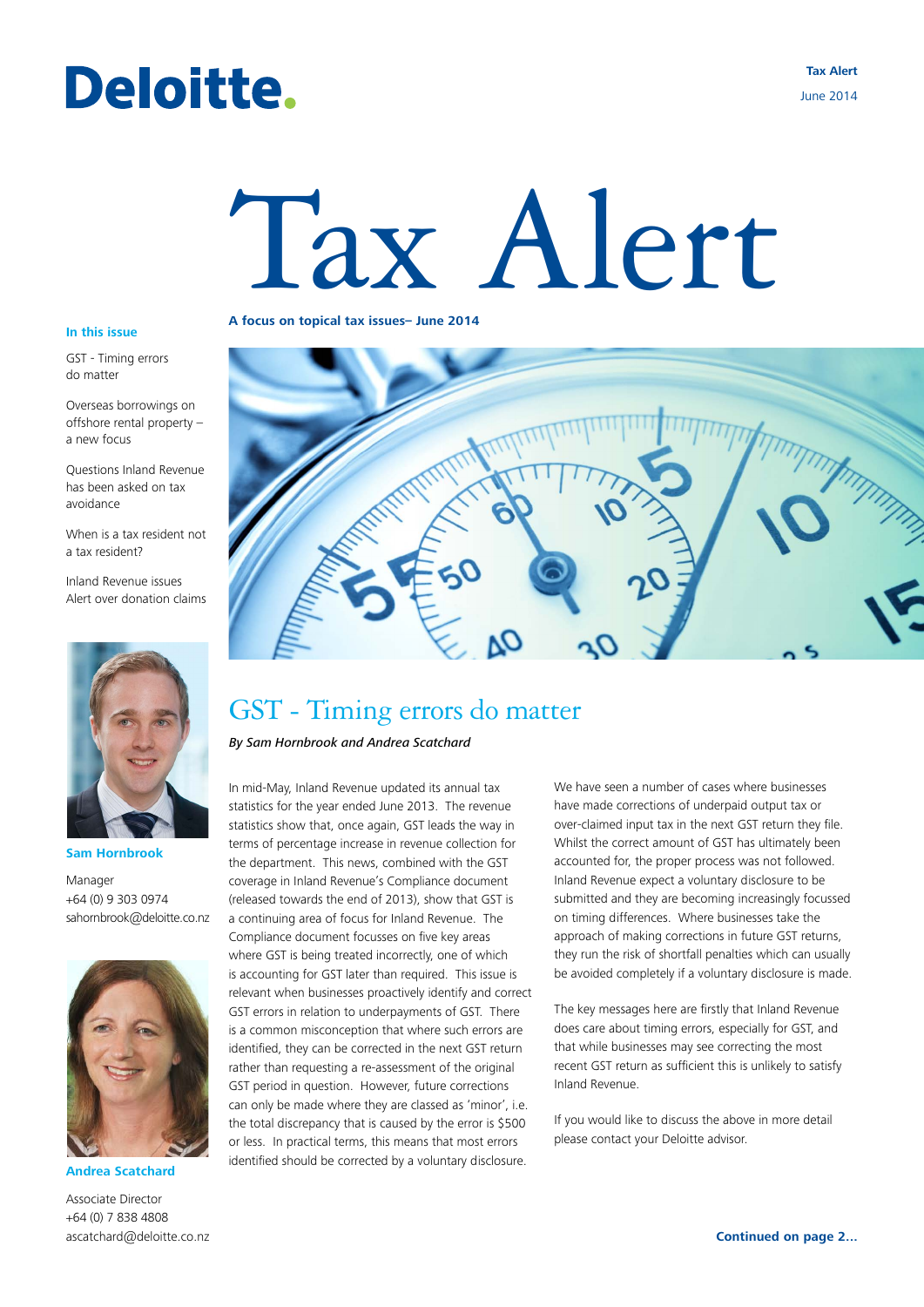

#### **Jayesh Dahya**

Associate Director +64 (0) 4 470 3644 jdahya@deloitte.co.nz



**Paul Pettit**

Partner +64 (0) 4 495 3905 paulpettit@deloitte.co.nz

## Overseas borrowings on offshore rental property – a new focus

#### *By Jayesh Dahya and Paul Pettit*

Having reminded taxpayers of their obligations to account for non resident withholding tax ("NRWT") on overseas borrowings, the Inland Revenue is now focussing its attention on taxpayers who may not be returning exchange gains or losses in relation to these overseas borrowings.

New Zealand tax residents (typically inbound expatriates and migrants) who have an overseas mortgage or borrowings on say, their property, are generally required to pay non-resident withholding tax (NRWT) on the interest paid to their foreign bank (see **[here](http://www.ird.govt.nz/international/nzwithos/investments/)**).

For those that are eligible, there is an option to register the borrowings as a security under the approved issuer levy ("AIL") regime and account for approved issuer levy of 2% (as opposed to the usual NRWT rate of 10%). As part of this process, the security must be registered with Inland Revenue.

But this story is not about NRWT or AIL, it is about the financial arrangement rules. The AIL securities registration information held by Inland Revenue is now being used to check that taxpayers are correctly reporting income and expenditure (exchange gains and losses) under the financial arrangement rules.

In some cases, unrealised exchange movements from year to year need to be brought to account unless a person is a "cash basis person". The Inland Revenue as part of its review is challenging whether taxpayers are cash basis persons or not.

A cash basis person would only account for the cash amounts paid or received in relation to the borrowing and ignore unrealised exchange differences. A wrap up adjustment would be performed once the financial arrangement matures, is disposed of or the person ceases to be a NZ tax resident.

In order to be a cash basis person, the difference between calculating income and expenditure on an accruals basis and a cash basis must be no more than NZ\$40,000 (this is known as the 'deferral threshold'). In addition, one of the following thresholds must also be met:

- the absolute value of income and expenditure from all financial arrangements is NZ\$100,000 or less per year (the 'income and expenditure threshold'); or
- the total value of all financial arrangements is no more than NZ\$1,000,000 (the 'absolute value threshold') on any day during the income year.

The following table shows how the deferral threshold is calculated:

| <b>Foreign Currency Loan</b> |          |         |        |         |
|------------------------------|----------|---------|--------|---------|
|                              |          |         |        |         |
| <b>Balance</b>               | 1 April  | 110,000 | 0.3945 | 278,834 |
| <b>Balance</b>               | 31 March | 110,000 | 0.4680 | 235,043 |
| <b>Gain</b>                  |          |         |        | 43,791  |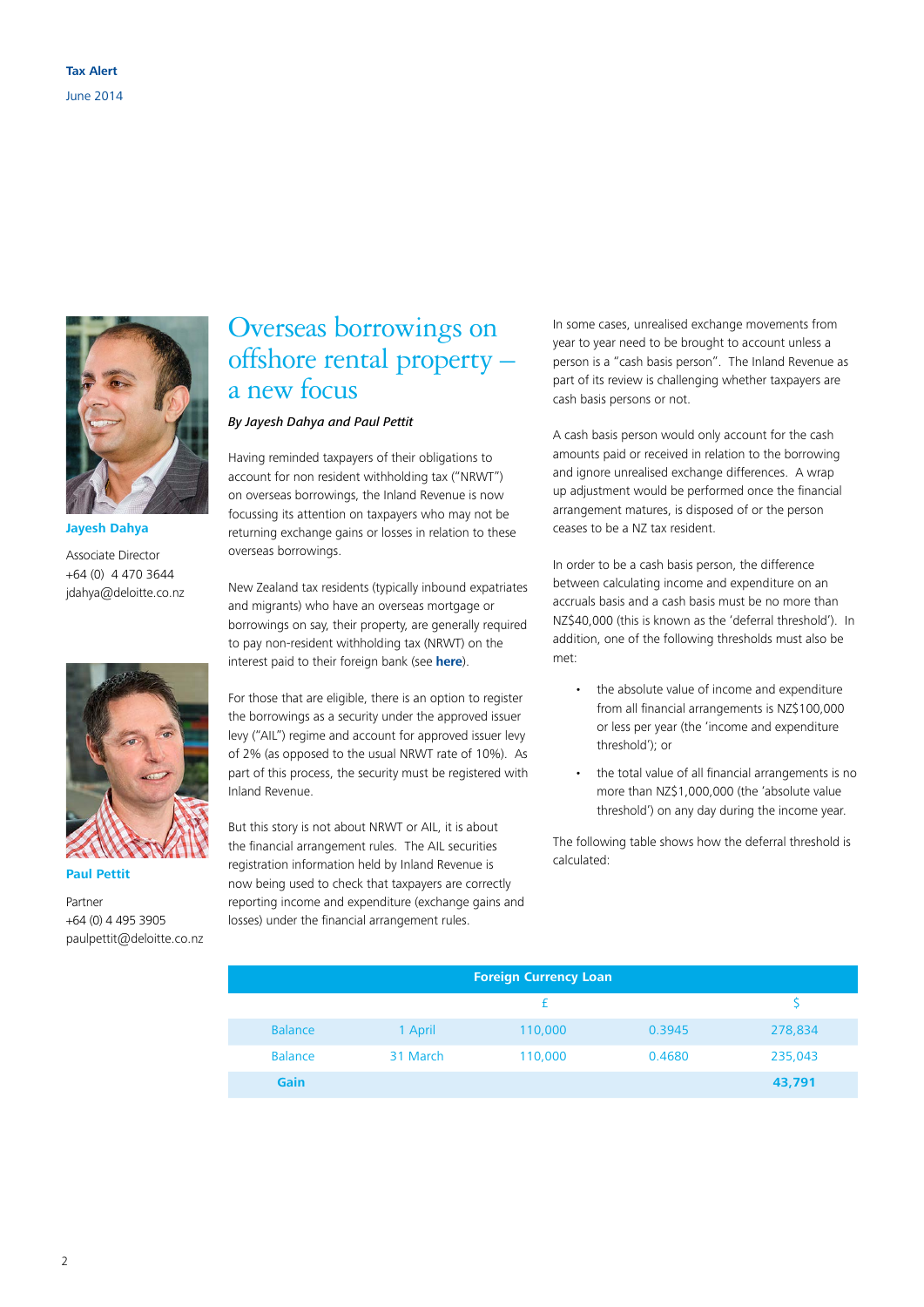In this example, as the exchange gain is more than \$40,000, the deferral threshold would not be met and the taxpayer would not qualify to be a cash basis person for that income year.

Risk review letters have been issued to taxpayers with registered AIL securities in order to check the "cash basis person" status where claimed. This is a timely reminder about the rules that apply here which are often overlooked.

Determining that a taxpayer may be a cash basis person will initially be done at the outset, but it is important to note that this is not a "set and forget" exercise. The above thresholds should be tested annually, particularly where unrealised exchange gains and losses are involved. Further, the income and expenditure and the absolute value thresholds are calculated taking into account all other financial arrangements (loans, term deposits, bonds etc) a person may have, whether positive or negative.

A misunderstanding perhaps is that the cash basis person rules equal less compliance. This is not the case as at a minimum it is necessary to calculate income and expenditure under both methods to work out whether the deferral threshold is met for each income year.

Some taxpayers may well flip-flop in and out of the cash basis threshold, particularly for loans that are close to the upper thresholds

The real benefit of being a cash basis person means that tax is not paid on the unrealised exchange differences (i.e. gains) that arise under the accruals method and taxpayers therefore have more certainty about future tax liabilities (e.g. provisional tax). In most cases, however, the thresholds should still be tested each year.

Some taxpayers may well flip-flop in and out of the cash basis threshold, particularly for loans that are close to the upper thresholds. In this case there is always the option for cash basis holders to elect not to be cash basis persons.

Some may not pay as close attention to these rules as they should in the belief that the differences are only "timing". Recognising that the point of the financial arrangement rules are to bring to account income from financial arrangements on an unrealised basis unless the cash basis exemptions apply, this argument isn't likely to wash much with Inland Revenue.

Given the volatility of the foreign exchange rate, maybe it is time to reconsider the deferral threshold limits? If you have any sort of foreign borrowings which are a registered security under the AIL regime, then it could be timely to review this matter with your tax advisor just in case a risk review letter arrives from Inland Revenue.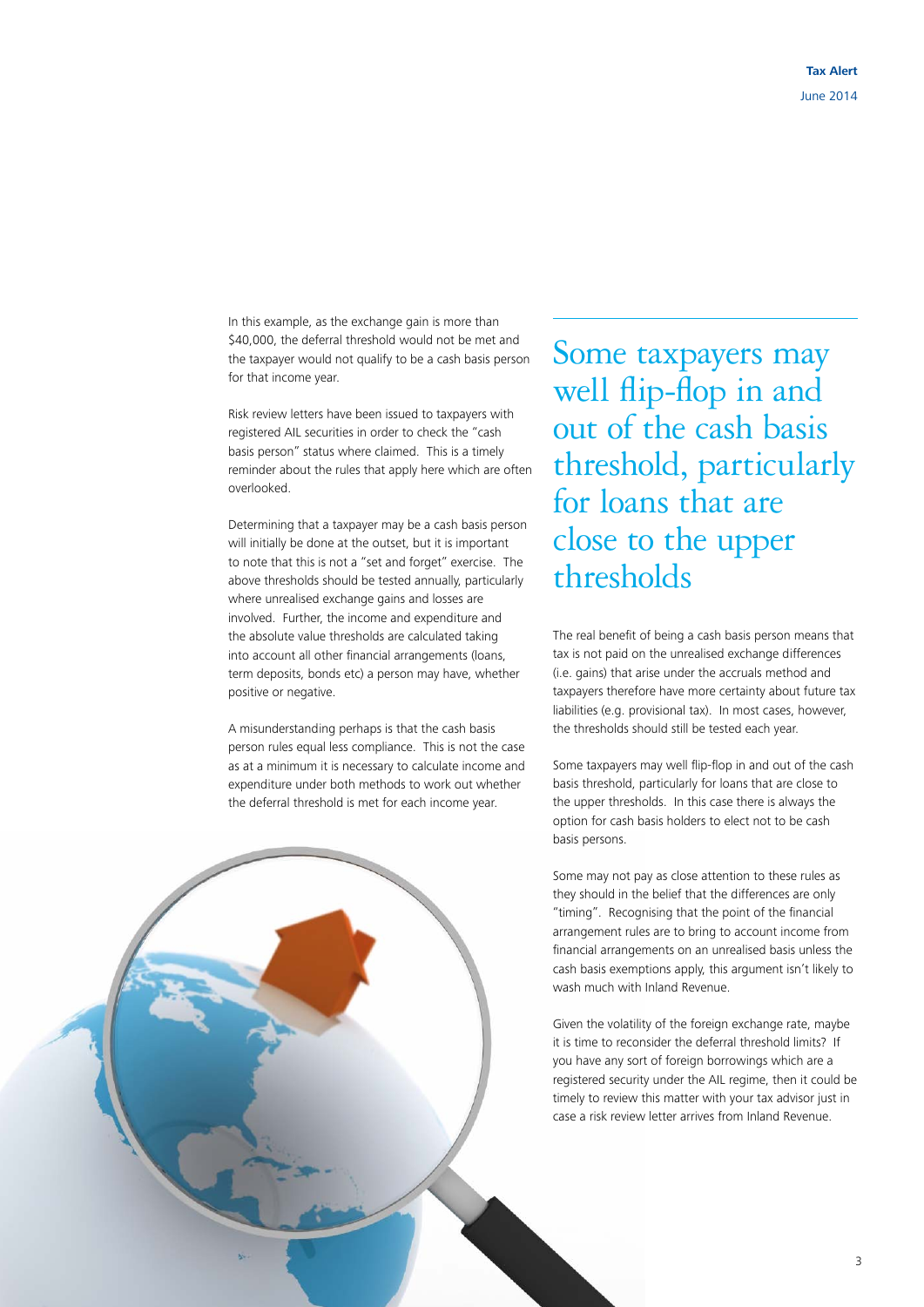## Questions Inland Revenue has been asked on tax avoidance

Inland Revenue released a draft Question We've Been Asked (QWBA) for comment on whether certain scenarios concerning interest deductions, lookthrough companies, substituting debentures and debt capitalisation constitute tax avoidance. The draft QWBA has been released following a session at the NZICA tax conference in November 2013 at which these examples were raised.

Briefly the four scenarios covered are as follows:

#### **Scenario 1 - Interest deductions where shareholder loans replaced**

*Company A is wholly owned by a Trust. The trust has advanced \$1m in shareholder loans to Company A. Company A borrows funds from a third party lender to repay the shareholder loans. Trust assets are used as security for the third party loan.* 

The Commissioner's view is that, without more, section BG 1 of the Income Tax Act 2007 (which deems tax avoidance arrangements void) would not apply to this arrangement to deny Company A's interest deductions.

#### **Scenario 2 - Look through company (LTC) election**

*Company B is owned equally by two trusts. One of the trusts operates a farming business that incurs losses for tax purposes. Company B is operating a profitable business and has built up significant reserves. If these reserves were to be distributed they could be distributed with full (28%) imputation credits attached. An election for LTC status is made for Company B. The existing reserves of Company B are distributed to the shareholders in the first year after attaining LTC status.*

The Commissioner's view is that section BG 1 would not apply to this arrangement as the overall objectives would appear to be for company B and its shareholders to avail themselves of options provided by the legislation. However, the Commissioner considers section BG 1 would potentially apply if at the time of electing LTC status, Company B's directors had contracted to sell the company's business and resolved to liquidate the company and distribute the surplus assets to shareholders. This is because the objective would appear to be to use the LTC regime to enhance the value obtained by the shareholders from winding up company B.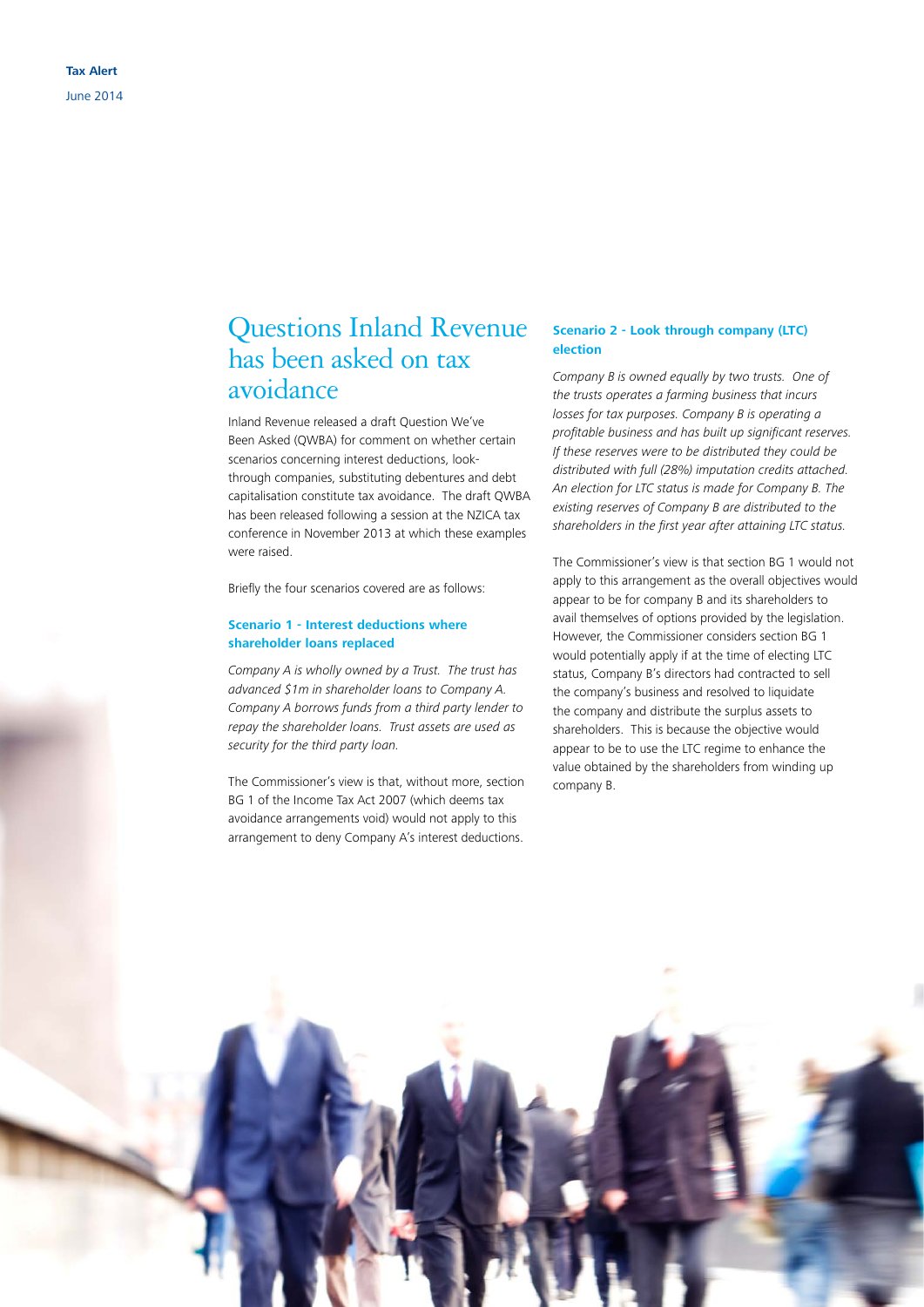#### **Scenario 3 - Substituting debentures**

*Company C is jointly owned by two shareholders. Company C is funded by a combination of ordinary shares, non-participating redeemable shares and interest bearing shareholder debt (issued in proportion to the ordinary shares). On the occurrence of an insolvency type event Company C can convert the shareholder debt to shares.*

Under this scenario the taxpayer has effectively structured around the substituting debenture rule. The Commissioner's view is that section BG 1 would potentially apply to this arrangement to deny Company C's interest deductions having regard to the circumvention of the substituting debenture rule in section FA 5(2). It is of note that the November Tax Bill contains a proposal to repeal the substituting debenture rule from 1 April 2015 and therefore the analysis in the QWBA may have limited application for future arrangements. The QWBA notes that it is useful to comment on this scenario as it illustrates the application of section BG 1 where a provision's purpose has become less clear over time. In such situations, the Commissioner considers that the text of the provision, supported by the scheme of the Act, will generally be the key determinant of Parliament's purpose.

#### **Scenario 4 - Debt capitalisation**

*Company D is insolvent. It has assets of \$200 (cash) and liabilities of \$700 (being a loan from the shareholder). The shareholder subscribes for \$500 worth of shares in Company D as partial repayment of the shareholder loan, with the remaining amount repaid in cash.*

The Commissioner considers that section BG 1 would potentially apply to this arrangement on the basis that the arrangement allows Company D to eliminate the loan owed in a circumstance where the company is unable to repay it and in doing so avoids debt remission income that would arise under the financial arrangement rules.

This example is likely to be the one up for most discussion and debate as it potentially raises more questions than it answers. There is no mention of the context here and it is not clear what difference it might make if there was a commercial reason for capitalising an insolvent subsidiary. The Commissioner does however state that variations in facts may not give rise to tax avoidance – for example if the issue of shares was to a third party by a solvent company. The draft states that each case would need to be considered on a case by case basis and goes on to say *"The Commissioner accepts there may be situations where any tax avoidance purpose or effect of such arrangements is merely incidental to some non tax avoidance purpose or effect. If so, section BG 1 would not apply".* 

Submissions on the draft QWBA close on 4 July 2014. If you have any questions or comments to make on the examples, or wish to make a submission please contact your usual Deloitte Tax Advisor.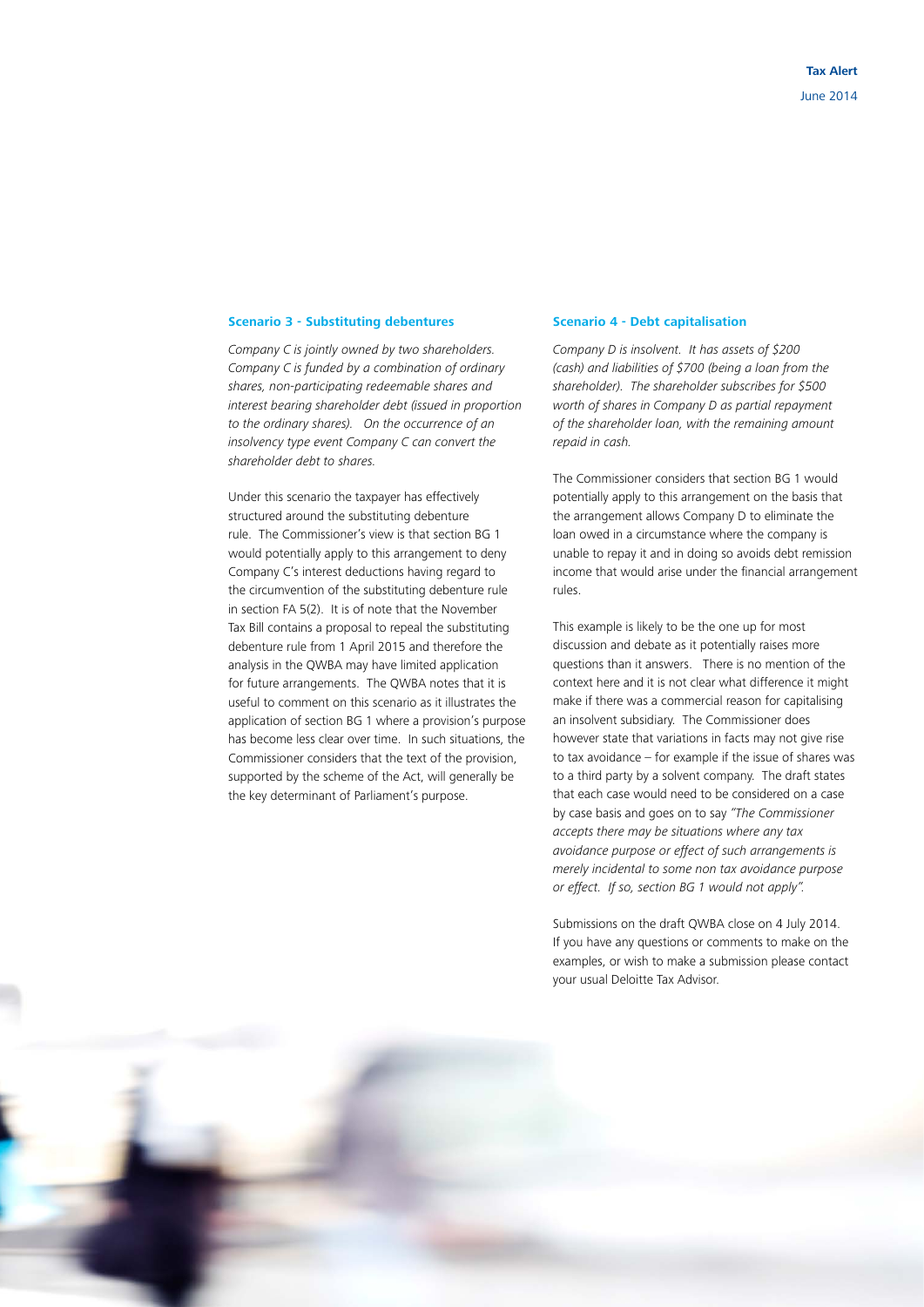

**Mike Williams**

Associate Director +64 (0) 9 303 0747 michaelswilliams@deloitte.co.nz

### When is a tax resident not a tax resident?

#### *By Mike Williams*

In our **[April Tax Alert](https://www.deloitte.com/view/en_NZ/nz/services/tax-services/af65efb2e8925410VgnVCM1000003256f70aRCRD.htm)** we discussed the implications of the Commissioner of Inland Revenue's much anticipated interpretation statement on residence. In light of this, many overseas taxpayers may be wondering where they stand in terms of their tax residence position and their New Zealand tax obligations. Thankfully, Inland Revenue has released a transitional statement to provide clarity on this issue.

Inland Revenue's previously authoritative standpoint on residence was Public Information Bulletin 180 (PIB 180), which was published in 1989. This has now been replaced by Interpretation Statement 14/01 (IS 14/01), with effect from 1 April 2014. This is supported by a transitional operational statement that offers guidance where the Commissioner's latest views on residence differ from those put forward under the old PIB 180. The transitional statement acknowledges the weight that taxpayers put on earlier guidelines by allowing those who have previously relied on its contents to do so until 31 March 2014. However, it also notes that certain situations previously giving rise to a non-resident position may no longer do so. The most notable example of this is the "three-year away from New Zealand" scenario.

Under the previous rules, it was commonly accepted that a three year absence from New Zealand was generally considered to be enough to prevent someone from being a tax resident, as long as other ties to New Zealand were limited and the home which was lived in before leaving was unavailable due to commercial rental arrangements. However the new statement makes clear that there is no bright line test in determining non-residence (and never was if the commentary is to be believed). To determine tax residency under the new laws a more holistic approach must be taken (see the **[April Tax Alert](https://www.deloitte.com/view/en_NZ/nz/services/tax-services/af65efb2e8925410VgnVCM1000003256f70aRCRD.htm)** for further quidance).

However, for those expats living overseas who have relied on "the three year rule", not all hope is lost. Where individuals have correctly relied on the guidance provided by PIB 180, there will be no retrospective change. Nevertheless, the transitional guidance is clear that they must now re-evaluate their residence position from 1 April 2014 using the new Interpretation Statement and, in particular, consider this carefully where a property that was previously the family home has been retained.

If this reassessment leads to a conclusion that a nonresidence position can no longer be supported from 1 April 2014, there is still the potential that broadly the same outcome is achieved through the network of double tax agreements<sup>1.</sup> (DTAs) New Zealand has signed with other jurisdictions for the period the individual is resident in that jurisdiction.

When considering a situation where an individual is resident in two jurisdictions under relevant domestic law, all DTAs rely on a series of tie-break tests. The first of these tests usually looks at a "permanent home" concept, whereby if a taxpayer is considered to have a permanent home available to them in one country and not in another then their residence for DTA purposes will be where their available permanent home is. The Commissioner's residence statement clearly indicates that if a New Zealand property is let out on an arm's length basis to an unassociated party then it will be unlikely to be considered a permanent home available to the owner for DTA purposes (even if it still constitutes a "permanent abode" for them under the tests of residence under New Zealand domestic law).

*By way of example, James has been offered a secondment in the Singapore office of his firm for four years, with an expectation to return to New Zealand at the end of his secondment. His underlying employment with the New Zealand employer remains in place during this period. The Singapore office will provide him and his family with an apartment for the duration of his stay. His family moves with him to Singapore for this time and he rents out his family home with the intention of returning to New Zealand once his kids are ready to attend high school.*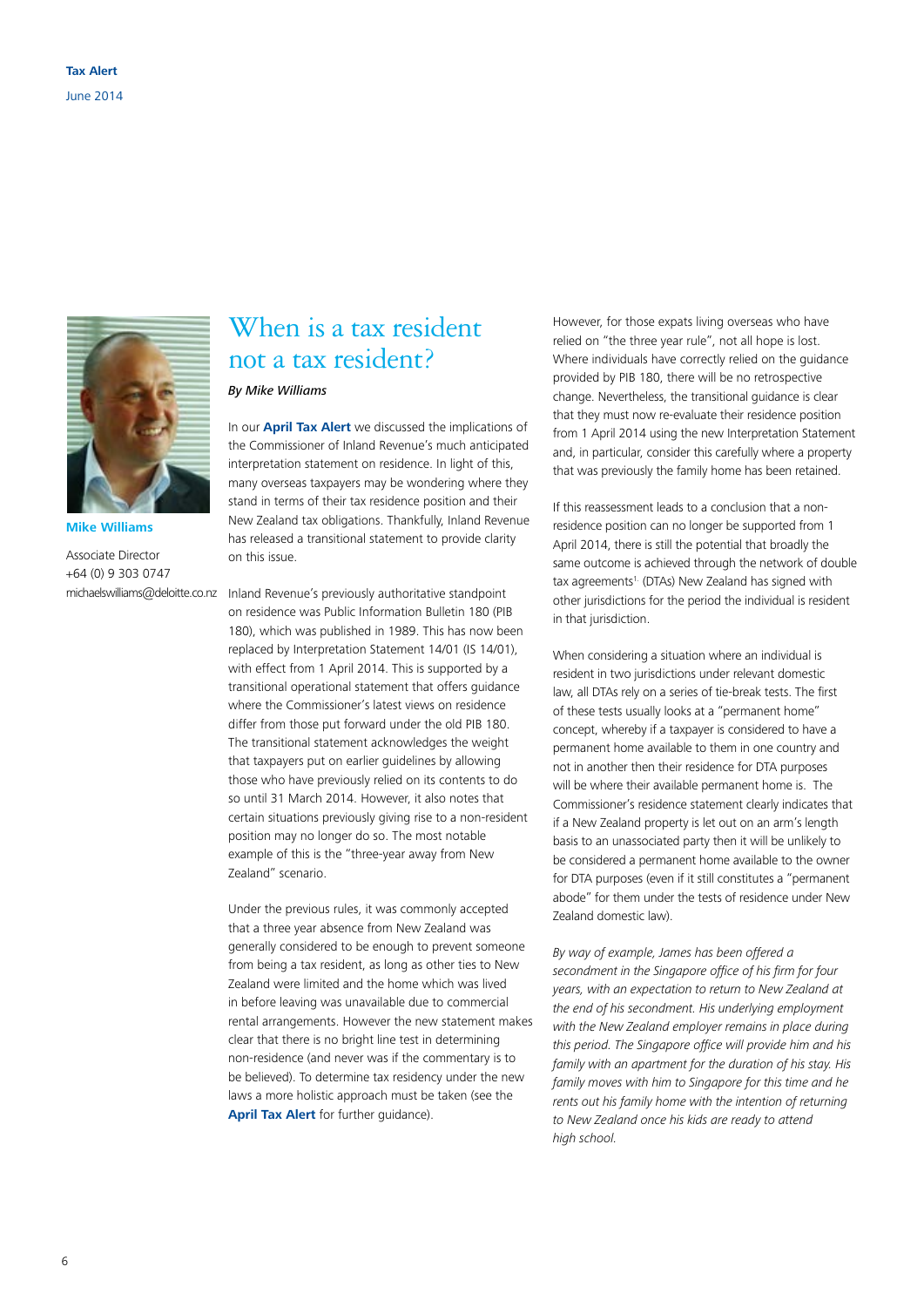## There are also potential opportunities for those who departed New Zealand and did not retain property...

Under New Zealand domestic law, James would likely be considered to remain a tax resident in New Zealand as he retained a property here that he has strong personal links to and intends to return to, and that combination could be considered a "permanent place of abode" under the IS 14/01 guidelines. Whilst Singapore would have the first right to tax James' employment income, his income would remain assessable in New Zealand and a top-up tax liability would arise.

However, the New Zealand/Singapore DTA can be used to intervene in this situation. Under DTA provisions, James has a permanent home available in Singapore and no permanent home available in New Zealand. Consequently, James would be a treaty resident of Singapore and a treaty non-resident of New Zealand. Other articles within the DTA would then typically remove New Zealand's ability to apply the top-up tax to James' employment income by exempting his earnings from New Zealand taxation<sup>2</sup>.

Clearly, this offers some protection for Kiwis living in low tax jurisdictions such as Singapore, Hong Kong and even the United Arab Emirates in some instances.

A word of warning though – the same outcome would not generally be available for Kiwis living in countries with which New Zealand does not have a double tax agreement, as the former soldier in TRA case 43/11 found to his cost!

There are also potential opportunities for those who departed New Zealand and did not retain property here but assumed they would remain resident due to perhaps not being away for long enough. The transitional guidelines offer the possibility of revisiting past years where an individual assumed they had remained a tax resident and continued paying New Zealand tax. Where the Interpretation Statement makes it clear that they had become a non-resident of New Zealand, applications can be made to the Commissioner for a re-assessment of those years…though those applications are not guaranteed to be accepted in all cases.

The Commissioner has acknowledged that the New Zealand residence rules are intended to make it relatively easy to become a resident here, and more difficult to become a non-resident. However, it is pleasing to see that the current guidelines and the transitional arrangements take a relatively common sense approach in their application.

If you have any concerns about your resident status under the new rules, please contact your Deloitte tax advisor.

*1. New Zealand currently has a network of 39 DTAs in force with our main trading and investment partners. For a full list please visit <http://taxpolicy.ird.govt.nz/tax-treaties>*

*2. Additional conditions must be considered to determine whether or not an exemption under a double tax agreement can be claimed*